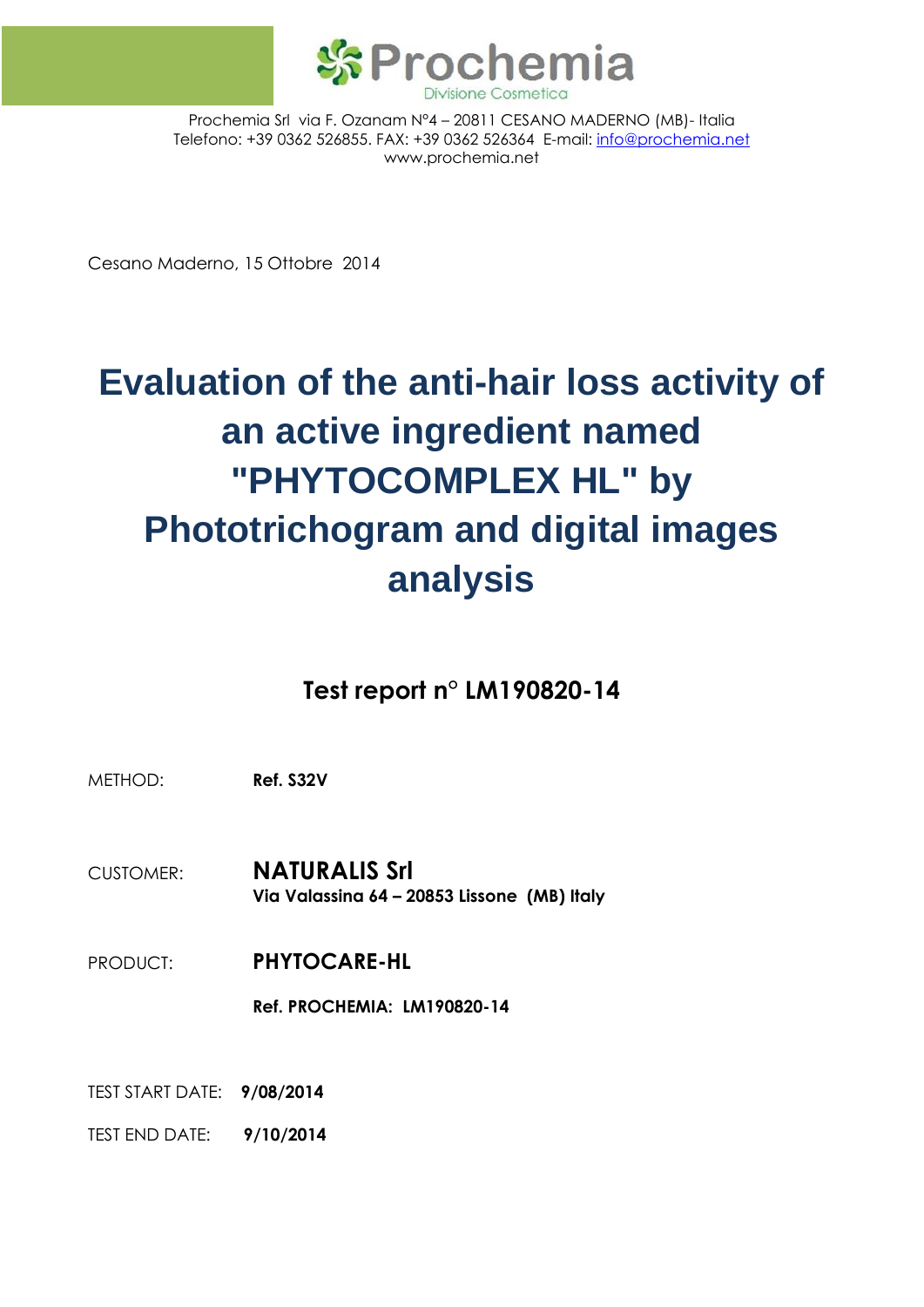

#### **ETHICAL AND QUALITY CRITERIA**

This study was conducted in accordance with the methods of the company quality management system, according to the general principles of good laboratory practice (GLP) and good clinical practice (GCP) and according to the principles defined in the World Medical Association Declaration of Helsinki.

#### **AIM OF STUDY**

Evaluate whether a standard hydroalcoholic lotion containing 5,0% Phytocare-HL is able to induce a stimulatory action at the level of the hair bulb with an increase in hair density per cm2 and an increase in the percentage of these in the anagen phase . The composition of the hydro-alcoholic lotion is shown below:

| $n^{\circ}$   | <b>INGREDIENTS</b>     | %       |
|---------------|------------------------|---------|
| $\mathbf{1}$  | Water                  | at 100% |
| $\mathcal{P}$ | Ethyl Alcohol 96% den. | 20,00   |
| 3             | PHYTOCOMPLEX HL        | 5       |
| 4             | Potassium sorbate      | 0,45    |
| 5             | Glycerin               | 1,5     |
| 6             | <b>Citric Acid</b>     | 0,1     |
|               | <b>Ascorbic Acid</b>   | 0,15    |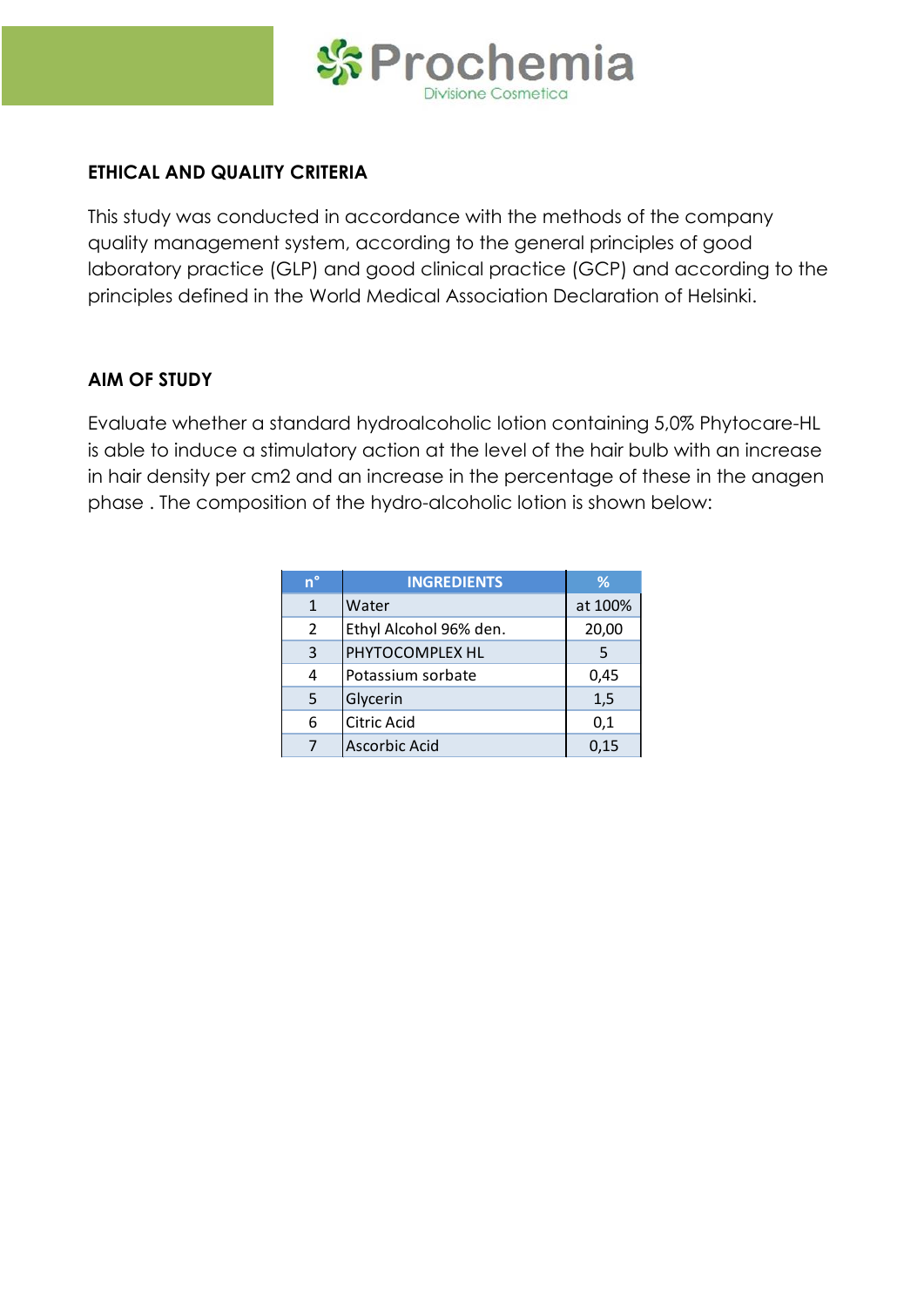

# **Efficacy test by Phototrichogram and digital images analysis**

The phototrichogram is a non-invasive method which is based on sequential macro photographs of a selected scalp area. This method is based on the notion that anagen hairs grow at a rate of about 1 mm every 3 days, while in the same time catagen hairs will show only moderate elongation and telogen hairs will not grow at all. For the evaluation, 2 areas of about 1 cm2 each are shaved. This area is then photographed. After 3 days a second photograph is taken and the proportion of growing (anagen) hairs is evaluated. As in the classic trichogram, a significantly increased proportion of telogen hairs is indicative of acute telogen effluvium . On the contrary a reduced proportion of telogen hairs and an increased number of hair in anagen is indicative of a stimulation of hair grow.



The anti-hair loss of Phytocomplex-HL was studied in a clinical study on 9 male volunteers suffering from hair thinning at the front and upper part of the scalp and with a baldness classified as type IV of Norwood scale

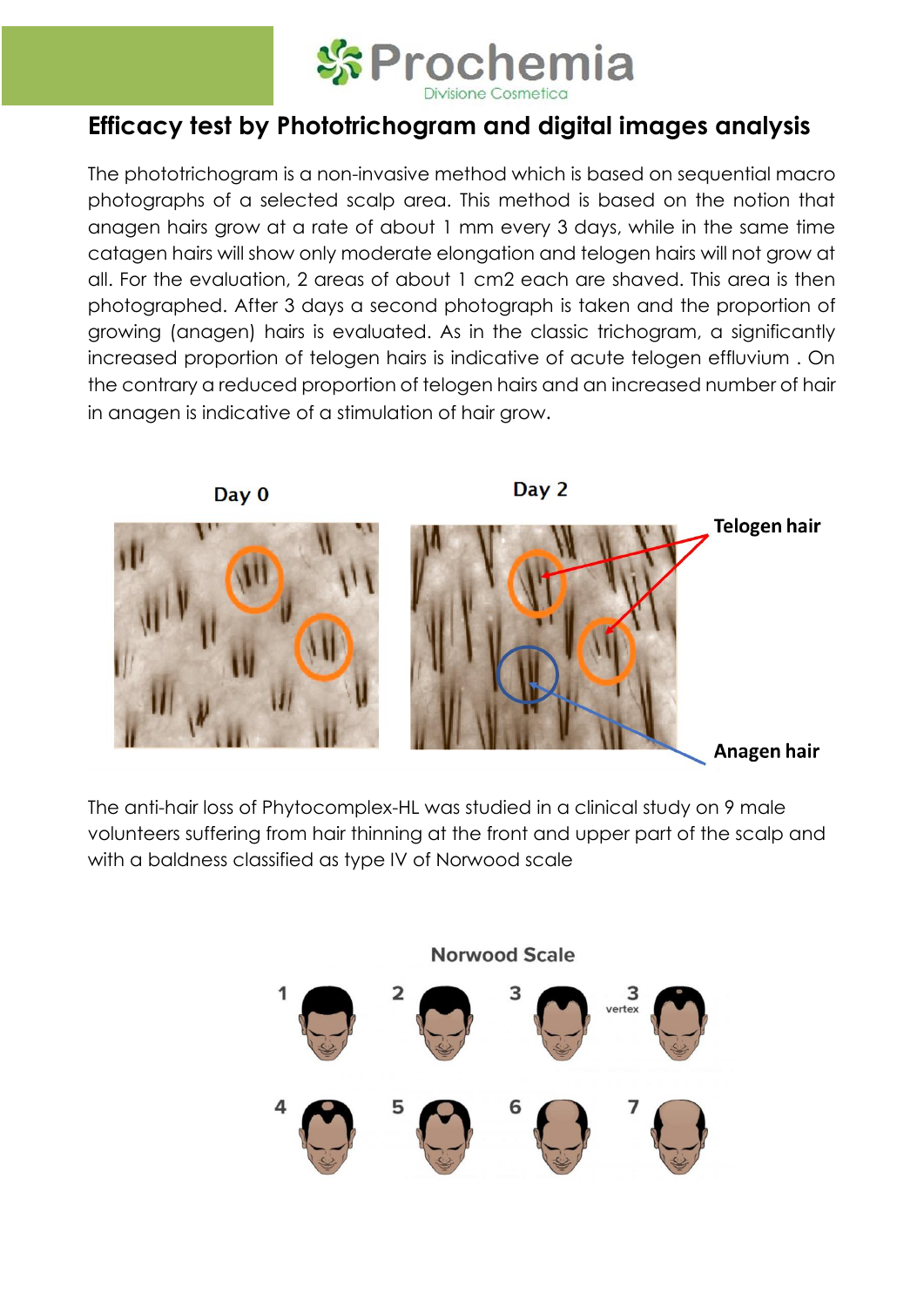

# **SELECTION OF VOLUNTEERS**

# **Admission and recruitment criteria**

At the beginning of the test, each subject read and countersigned the informed consent drawn up by the experimenters.

9 male subjects aged between 20 and 65 with baldness classified as type IV of Norwood scale

The selection was made according to the inclusion and exclusion criteria listed below.

#### **Inclusion criteria**

- Race: Caucasian;
- Age: adults aged between 18 and 65;
- Gender: male;
- Good scalp hygiene
- No shampoo in the previous 3 hours on the test
- Absence of dermatological and scalp pathologies
- General state of health: absence of pathologies in progress or in the period immediately preceding the study;
- Phenotype (Fitzpatrick): type II-IV
- Baldness classified as type IV of Norwood scale
- Availability.

# **Exclusion criteria**

- Subjects being treated with any medication
- Subjects affected by scalp affections;
- Subjects with a history of intolerance to hair care products ;

### **Drop – out**

The following reasons were considered causes of study interruption:

- free choice of subject;
- medical reasons unrelated to the study (eg diseases etc.);
- motivations related to the study.
- No drop-out cases occurred during the study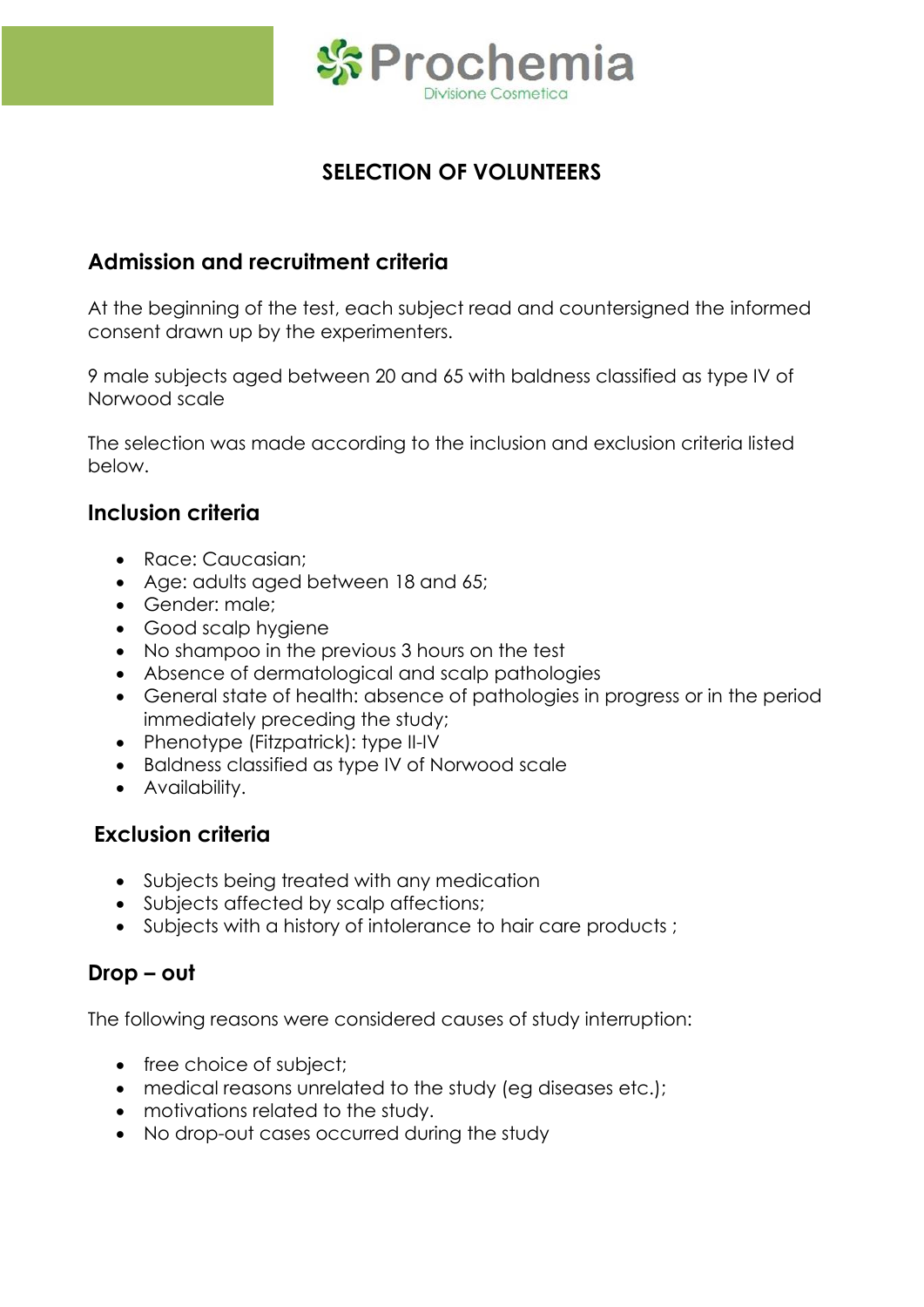|             |                                                                                                                                         | 0,8  | 1,1           | $\overline{0}$ | 0,5  | 0,6  | 0,5           | 0,4      | ი<br>0.3 | ∞<br>O |
|-------------|-----------------------------------------------------------------------------------------------------------------------------------------|------|---------------|----------------|------|------|---------------|----------|----------|--------|
| WEEK8       |                                                                                                                                         | 86,5 | 82,8          | 93,3           | 89,7 | 87,8 | 89,9          | 91,8     | 94,6     | 87,5   |
|             | tot hair count  hair density/cm2   Anagen hairs %   Telogen hairs %  tot hair count  hair density/cm2   Anagen hairs %  Telogen hairs % | 205  | 249           | 267            | 195  | 184  | 209           | 227      | 219      | 208    |
|             |                                                                                                                                         | 116  | 231           | 234            | 171  | 104  | 127           | 181      | 145      | 113    |
|             |                                                                                                                                         | 4,6  | 5,9           | 4,6            | 4,8  | 4,7  | 3,7           | 3,6      | 3,6      | 3,9    |
|             |                                                                                                                                         | 76,4 | 69,5          | 79,2           | 75,9 | 78,8 | 80,2          | 82,4     | 84,5     | 79,3   |
| <b>WEEK</b> |                                                                                                                                         | 188  | 235           | 244            | 174  | 165  | 191           | 209      | 202      | 189    |
|             |                                                                                                                                         | 112  | 211           | 223            | 159  | 103  | 123           | 175      | 134      | 101    |
| <b>SIGN</b> |                                                                                                                                         | RM   | RG            | SS             | ŠM   | £ء   | $\geq$        | <b>Z</b> | ပ<br>၁   | MQ     |
|             | Age                                                                                                                                     | 29   | $\frac{4}{6}$ | 39             | 28   | 51   | $\frac{4}{3}$ | 32       | 9        | 35     |
| N° Vol.     |                                                                                                                                         |      |               | 3              |      |      | م             |          | ∞        | თ      |

|          |                                                                                                                            | WEEK0     |      |       |       | WEEK8 |      |
|----------|----------------------------------------------------------------------------------------------------------------------------|-----------|------|-------|-------|-------|------|
|          | hair density/cm2   Anagen hairs %   Telogen hairs %   tot hair count   hair density/cm2   Anagen hairs %   Telogen hairs % |           |      |       |       |       |      |
| بر<br>49 | 199,7                                                                                                                      | 78.5<br>7 | 4.4  | 158,0 | 218,1 | 89,3  | 9.0  |
|          | 25,42                                                                                                                      | 4.17      | 0.74 | 48,07 | 25.39 | 3.54  | 0.25 |

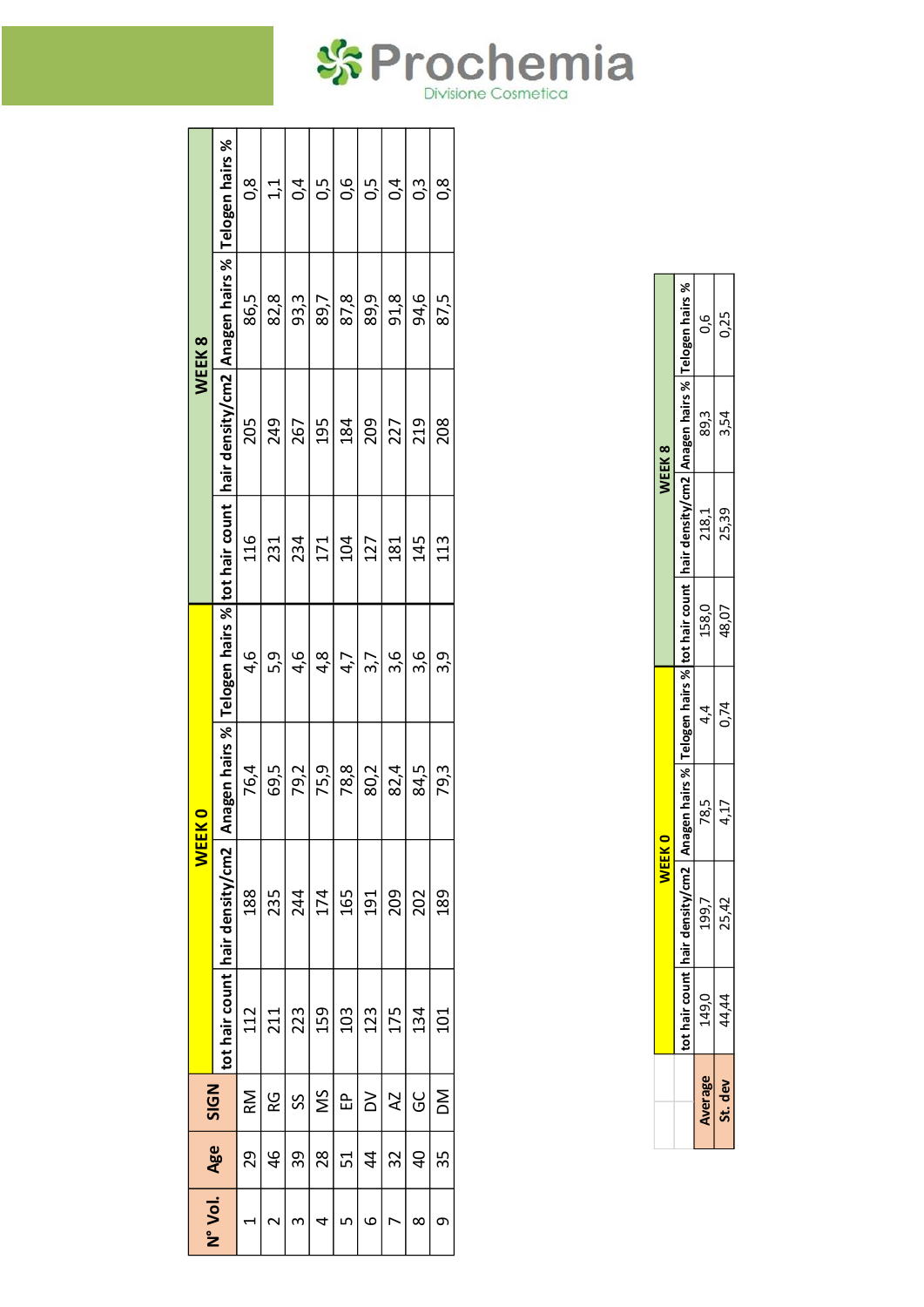

| <b>Parameter</b> | $\Delta$ (%) | P (Anova test) |
|------------------|--------------|----------------|
| hair density/cm2 | $+9,21$      | $P = 0.144$    |
| Anagen hairs %   | $+13,90$     | P < 0.005      |
| Telogen hairs %  | $-86,40$     | P < 0.005      |



# **Statistic analysis**

All data were subjected to analysis of variance (ANOVA) for repeated measurements followed by Tukey's post-test. The following levels of statistical significance were considered: n.s. (not significant): p > 0.05; \* (significant): p <0.05; \*\* (on average significant): p <0.01; \*\*\* (highly significant): p <0.001. The experimental error was expressed as a standard deviation.

# **Precision of the method**

The measurement uncertainty of the method is calculated on the basis of results obtained during internal repeatability tests, performed by the same operator and with the same methods on previously tested samples taking into account the individual biological variability factor.

On the basis of the data collected with the latest update, a method uncertainty value of ± 3% was calculated.